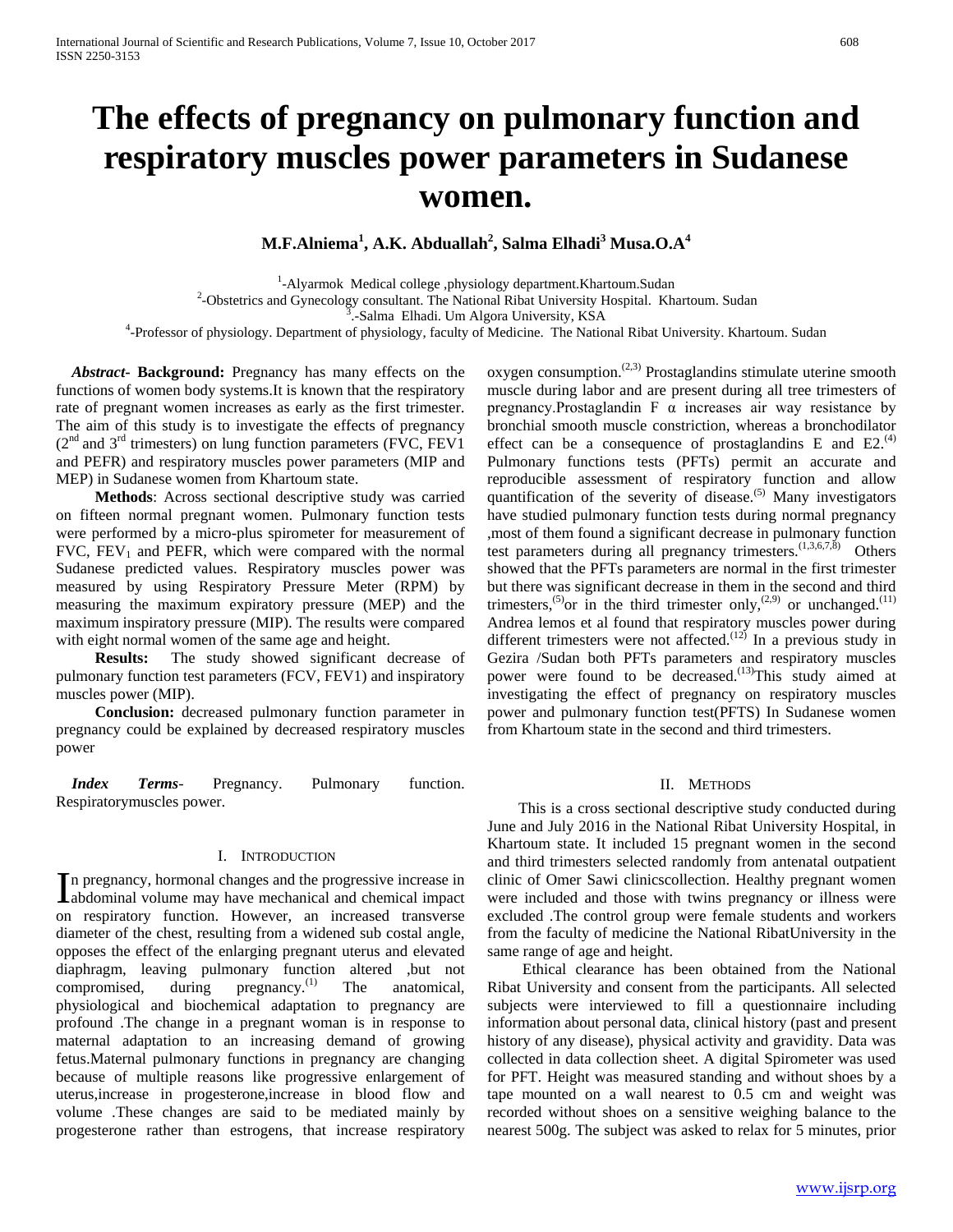to performing the pulmonary function test bythe spirometer which shows the forced vital capacity (FVC), the forced expiratory volume in one second (FEV1) and the peak expiratory flow rate (PEFR). The test was demonstrated to the subject. The subject was asked to take a deep maximal inspiration and exhale strongly, rapidly and completely into the mouth piece.All tests were recorded 3 times and out of them the best results were taken. The results were compared with the Sudanese predicted values for sex, age and height.  $(14)$  Respiratory muscles power was measured by Respiratory pressure meter (micro RPM).The measurement started by asking the subject to sit down on arm chair. The subject was instructed to insert mouth piece into her mouth ensuring that the flange was positioned over the gum and inside the lips and that the bite blocks is between the teeth. The subject should then inhale to total lung capacity (TLC) and then exhale as much as effort as possible through the controlled leak of the meter at least 3seconds .It measures maximum expiratory pressure (MEP).The reading displayed is maximum average expiratory pressure over 1second.Themaximum inspiratory effort was conducted by asking the su8bject to expire the residual volume (RV)and then perform a maximum inspiratory maneuver .An acceptable maneuver was defined as one that showed a 3-s plateau of inspiratory effort ,and it measures maximum inspiratory pressure (MIP).The mouthpiece was protected from contamination by immersion in Clorox solution and alcohol 20%.Rinsed with distilled water, drained and allowed to dry before re assembly. The results of pregnant women were compared with matching control. Results obtained were analyzed using the statistical package for social sciences (SPSS).version 21.0.Data were expressed as means with standard deviation(SD).P≤0.05 was considered statistically significant.

### III. RESULTS

 The study was carried out on fifteennormal pregnant women, six in the second trimester and nine in the third trimester and the values were compared with Sudanese female predicted normal values for PFTs. Eight non pregnant women were taken as control for respiratory muscles power. The lung function tests measurement as mean  $\pm SD$  were taken and were found significantly lower than the normal predicted values for all the table (1).The lung function measurements for pregnant women in the second trimester were significantly lower for FVC,FEV1 but not for PEFR table (2).Although all of these values were significantly lower in the third trimester table (3) . The respiratory muscles power test were maximum inspiratory pressure (MIP)=43.47±23.817cmH2O,72±18.921cmH2O, maximum expiratory pressure (MEP)=68.18±22.627 cmH2O,76.00±11.952cmH2O, for pregnant women and control respectively.(Fig-1).There was significant difference in MIP but not for MEP. There was no significant difference in respiratory muscles values between the trimesters (MIP=34.0±24.282cmH2O, 49.78±22.632cmH2O.MEP=66.17±24.555cmH2O, 69.44±22.678cmH2O) for the second trimester and the third trimester respectively. (fig 2).

|              | Pregnant women $(n=15)$ | Predicted normal value | P value |
|--------------|-------------------------|------------------------|---------|
| FVC(L)       | 2.4013±0.39509          | 2.9427±0.12798         | .000    |
| FEV1(L)      | 2.3087±0.33483          | 2.7600±0.09681         | .000    |
| PEFR (L/min) | 309.20±64.335           | 357.53±10.822          | .008    |

**Table (1) PFTs of pregnant women and their predicted normal values.**

**Table (2) PFTs of second trimester pregnant women and their predicted normal values.**

|         | $\gamma$ nd<br>" trimester(n=6) | Predicted normal values | P value |
|---------|---------------------------------|-------------------------|---------|
| FVC(L)  | $2.3017 + 0.51047$              | $2.9033 \pm 0.14828$    | 0.020   |
| FEV1(L) | $2.2050\pm0.44559$              | $2.7467 \pm 0.09812$    | 0.016   |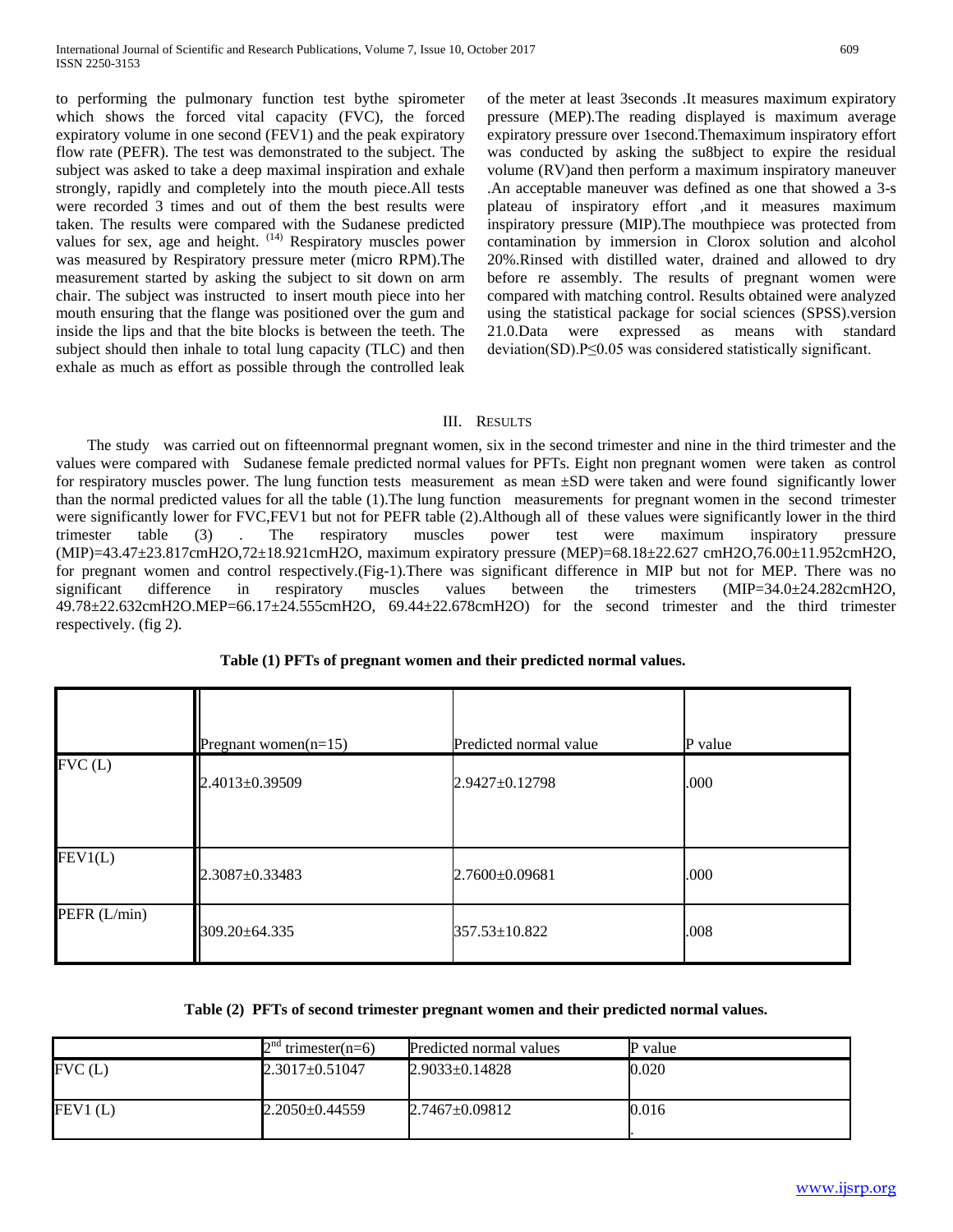| 0.201 |
|-------|
|       |

# **Table (3) PFTs of third trimester pregnant women and their predicted normal values.**

|                  | $3rd$ trimester(n=9) | Predicted normal values | P value |
|------------------|----------------------|-------------------------|---------|
| FVC(L)           |                      |                         |         |
|                  | 2.4678±0.31288       | $2.9689 \pm 0.11396$    | .000    |
| FEV1(L)          |                      |                         |         |
|                  | 2.3778±0.24222       | $2.7689 \pm 0.10080$    | .000    |
| PEFR $(L/min)$ 3 |                      |                         |         |
|                  | 307.33±59.869        | 359.22±12.296           | .022    |

## **Figure(1) MIP and MEP in cmH2O for pregnant women and control.**



# **Figure(2) MIP and MEP incmH2O for 2nd and 3rd trimesters.**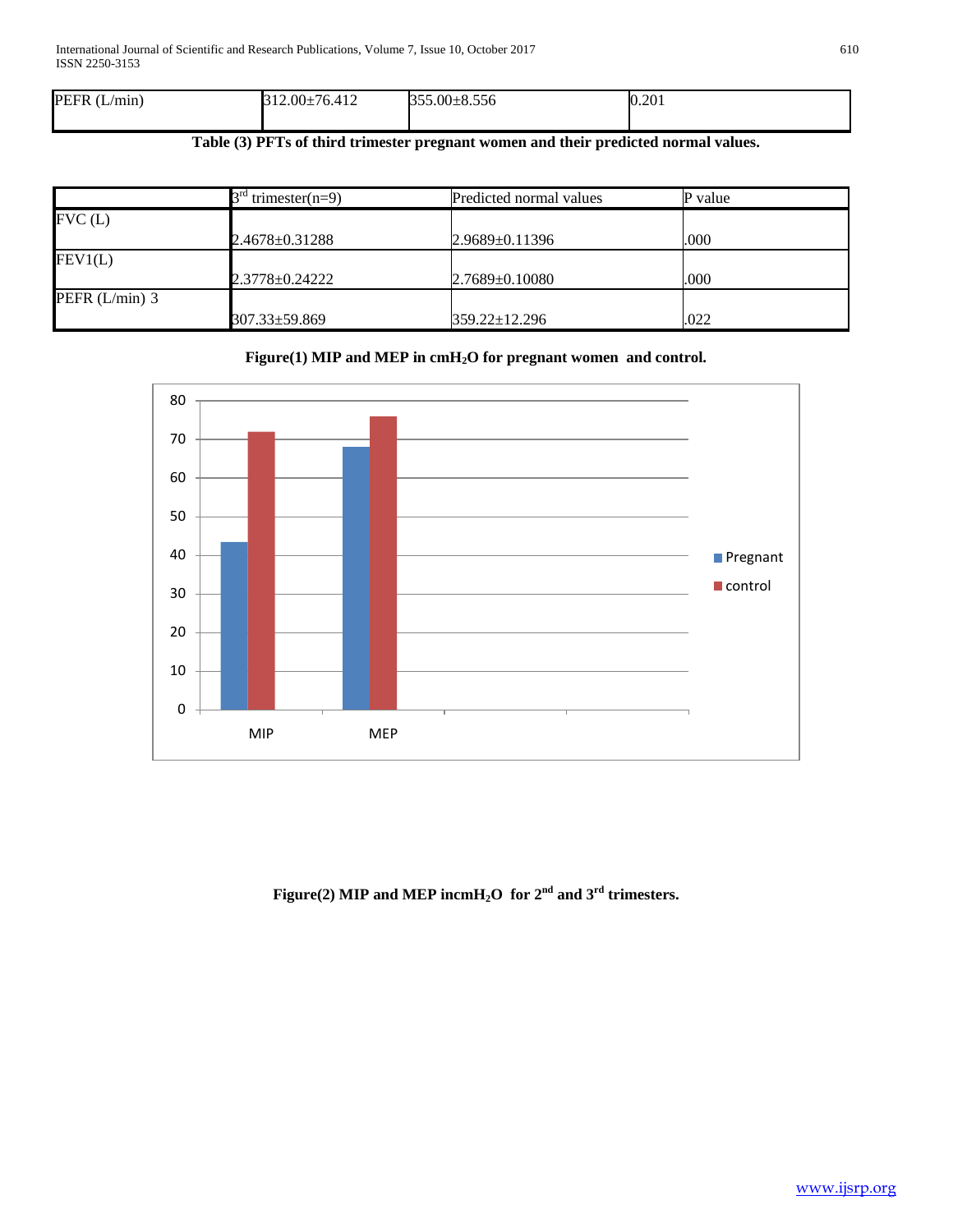

#### IV. DISCUSSION

 The physiological changes during pregnancy affect all body systems and respiratory system shows increased respiration as early as the first trimester although some studies had shown no change in lung function during  $pregnancy<sup>(4)</sup>$ . This study showed significant decrease in lung function parameters(FVC and FEV1) in both second and third trimesters, and significant decrease in PEFR in the third trimester only (Tables1-2 ) .Recently PEFR has been reported to decrease progressively from first to third trimester which has been attributed to a lesser force of contraction and restricted movement of respiratory muscles<sup>(3).</sup> The pulmonary function values difference between sexes has been explained by the difference in respiratory muscles power<sup> $(13,15)$ </sup> and that for pregnant ladies has been controversial.<sup> $(12,13)$ </sup> This study has shown a significant decrease in MIP in pregnancy .This can explain the changes in PFT parameters in pregnancy but it needs further documentation during the whole periods of pregnancy. In conclusion PFT parameters decease during pregnancy and it might be explained by decreased respiratory muscles power and that needs more studies.

#### **REFERENCES**

- [1] Grindheim G, Toska K, Estensin M, Rosseland I: Changes in pulmonary function during pregnancy: a longitudinal cohort study. BJOG: 2012; 119.94-101.
- [2] Vantia P. Dharmendra D: comparative study of dynamic lung function tests between Third trimester of pregnancy and non pregnant women. Int. J Res Med.2014;3 (2).158-160.
- [3] Girija P, Archana M: Effect of gestational age on pulmonary function in pregnant Odia women. IJSP. 2014. 3-11.
- [4] Lumaro A. Aliverti A: Respiratory physiology .Breathe. 2015; 11.297-301.
- [5] Lata Gupta, R Dixi: Evaluation of pulmonary function tests in normal pregnant (2nd and 3rd trimesters) and non pregnant women. IOSR Journal of pharmacy: 2015. 2(6): 29-35.
- [6] Patil HJ, DeokarNA: Effect of advanced normal pregnancy.International journal of anatomy, physiology and biochemistry 2015;2(1):12-15
- [7] Anwar S, NaziaT, AquilA, Zehra M: Pulmonary function in advanced and un complicated singleton and twin pregnancy.J.bars.pnemol.2014.vol.40 (3).
- [8] Dalia Biswas,SwatiKulsange: Effect of normal pregnancy on pulmonary function tests in a Rural Setting.International Journal of physiology 2013; Vol 1.(2):27-32.
- [9] Hemant D, ChandrakantM, Priyanka D: Astudy of pulmonary function tests in different stages of pregnancy.Int j Biol Med Res.2013;4(1):2713-2716.
- [10] Y SHAILAJA,S SRIKANTH: Lung function tests in different trimesters of pregnancy .Indian Journal of Basic and Applied Medical Research:2013;vol(3)1.285-292.
- [11] MerdethC. McCormack, Robert A Wise: respiratory physiology in Medicine.(10)2009;19-25.
- [12] Andrea Lemos, ArianiImpieri de Souza, Jose Natal Figueiroa, JoseEulalio Cabral-Filho, ArmeleDornelasde Andrade: Respiratory muscles strengths in pregnancy. Respiratory medicine (2010):vol.104.1638-1644.
- [13] Salma E: Respiratory muscle power and pulmonary function tests in Normal Sudanese Subjects, Diabetic patents and pregnant women in Wad Madani Gezira state Sudan. PhD thesis 2013.
- [14] Amir A. Bashir, Omer A.A. Musa: Reference spirometric values in Sudanese Cohort. EMHJ 2012, 18:2:147-154
- [15] Magzoub A, Musa O, Bashir A: Could the difference in respiratory muscles power explain Gender variation in lung function?.IJL RST.2016, 5:57-60.

### **AUTHORS**

**First Author** – M.F.Alniema, Alyarmok Medical college ,physiology department.Khartoum.Sudan

**Second Author** – A.K. Abduallah, Obstetrics and Gynecology consultant. The National Ribat University Hospital. Khartoum. Sudan

**Third Author** – Salma Elhadi, Salma Elhadi. Um Algora University, KSA